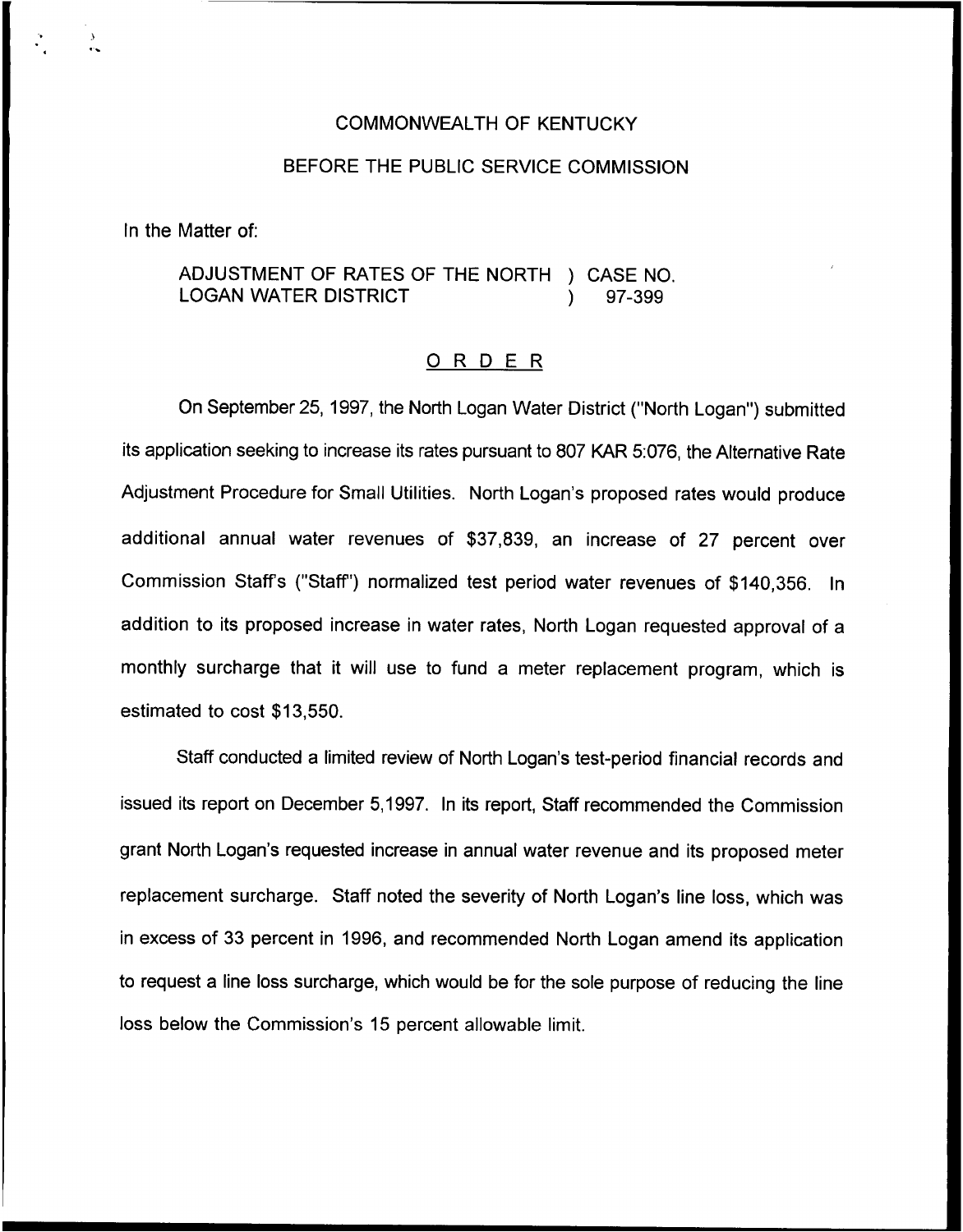ln its December 5, 1997 Order, the Commission requested that all parties submit written comments on the Staff Report within 10 days from the date of the Order or 90 days from the date the application was filed, whichever is later. On December 11, 1997, North Logan submitted its acceptance of the Staff Report recommendations and requested the Commission issue an Interim Order allowing it to place the proposed water rates and meter replacement surcharge in effect. North Logan amended its application to include Staff's recommended line-loss surcharge and agreed to notify its customers of the proposed surcharge.

j.

This Interim Order will only address the issues of North Logan's proposed increase in water rates and the meter replacement surcharge. The line loss surcharge will be addressed 30 days after North Logan has notified its customers of the proposed surcharge and has provided the Commission documentation that the customers were properly notified.

The Commission, after considering the evidence of record and being otherwise sufficiently advised, finds that:

1. The recommendations and findings contained in the Staff Report are adopted as the Commission's findings and incorporated by reference as if fully set out herein.

2. The water rates in Appendix A will produce gross annual water revenue of \$178,195 and are the fair, just, and reasonable rates for North Logan. These rates will allow North Logan sufficient revenues to meet its operating expenses, and provide for future equity growth, including provisions for servicing its debt.

 $-2-$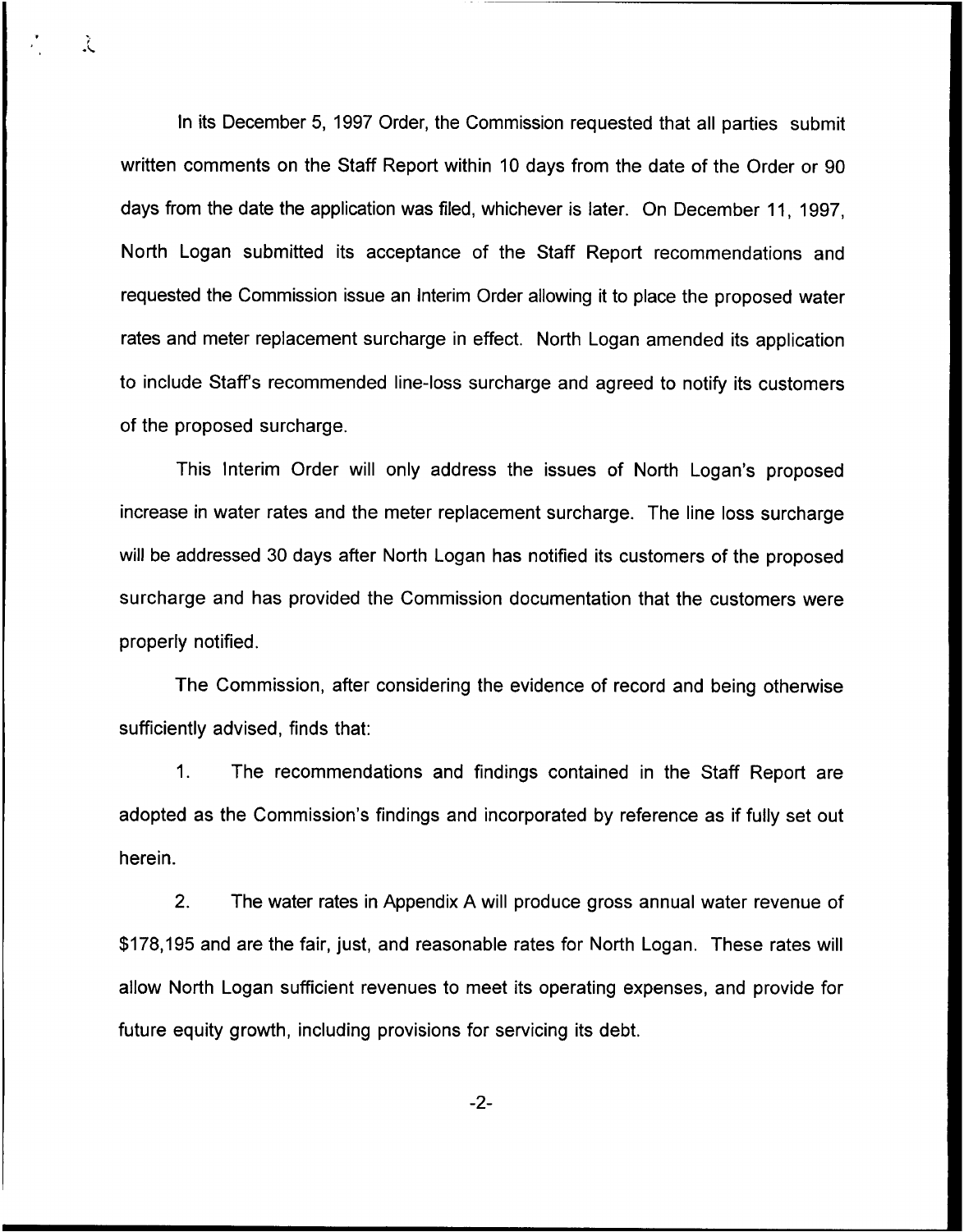3. The meter replacement surcharge in Appendix <sup>A</sup> will produce \$13,550 and is intended to be used for the sole purpose of funding North Logan's meter replacement program. The meter replacement program will allow North Logan to comply with the requirements of 807 KAR 5:066, Section 16, Periodic Tests.

IT IS THEREFORE ORDERED that:

A.

 $1<sub>1</sub>$ The water rates and meter replacement surcharge contained in Appendix A are approved for service rendered by North Logan on and after the date of this Order.

2. The monthly meter replacement surcharge shall be in effect for a period not to exceed 2 years or until \$13,550 has been collected. North Logan shall place the surcharge proceeds in a separate interest bearing account. Monthly transfers to the meter replacement surcharge account shall be equal to the proceeds from the monthly surcharge granted herein and shall be transferred from gross operating revenue prior to the revenue being dispersed for another purpose.

3. North Logan shall file with its Annual Report, a separate summary for the meter replacement surcharge containing the following information: monthly surcharge billings and collections; monthly bank statements for the interest bearing surcharge account; a descriptive list of the amounts expended from the account; and copies of the invoices to support the amounts expended from this account

4. North Logan's failure to comply with the above funding requirements or to file the annual summaries shall warrant the revocation of the meter replacement surcharge and refunding of the monies already collected, plus interest thereon.

-3-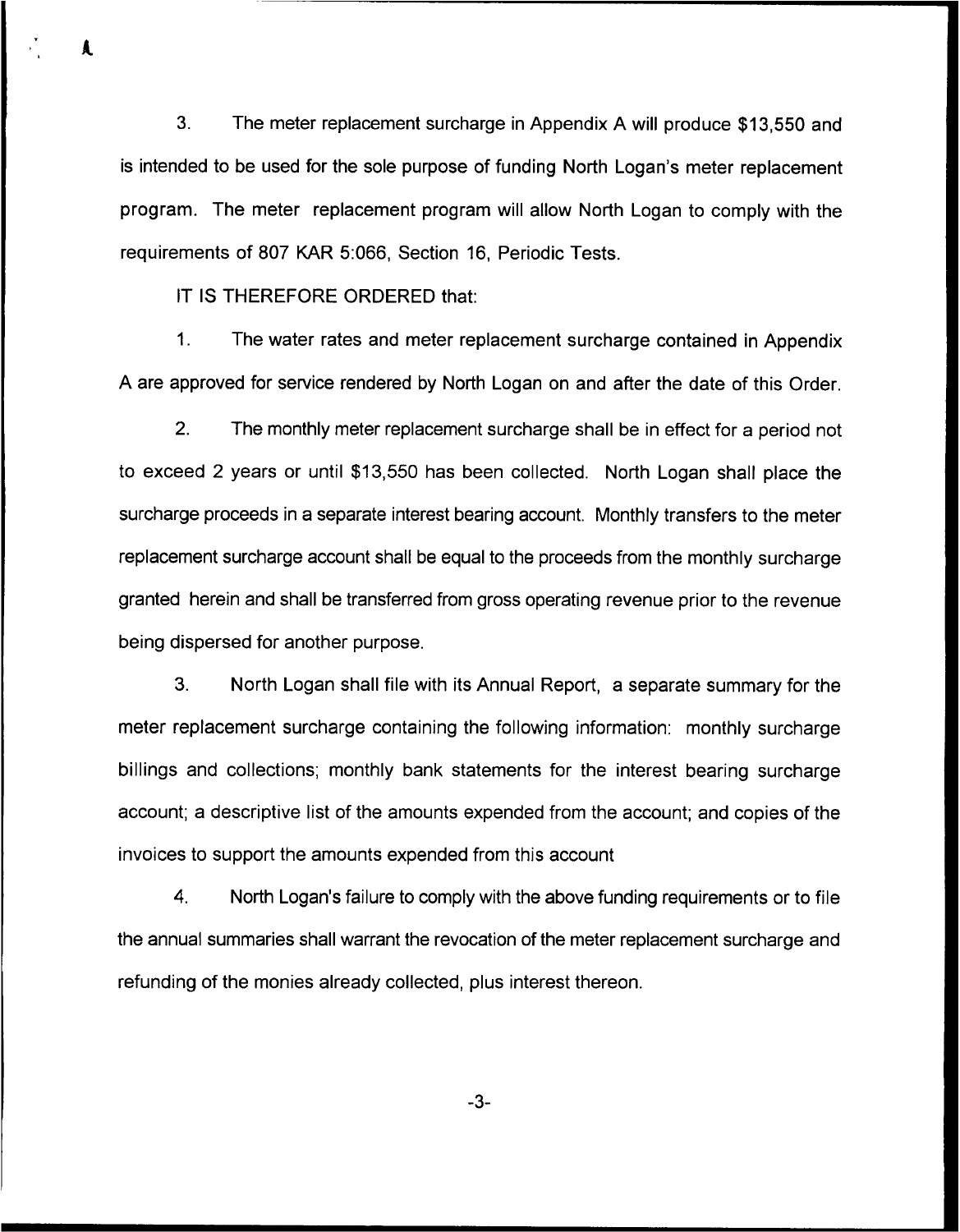5. The meter replacement surcharge constitutes a Contribution In Aid of Construction, and shall be accounted for in the manner prescribed by the Uniform System of Accounts for Class C Water Districts and Associations. The monthly billing shall be debited to customer accounts receivable and credited to the contributions account. When the amount is collected, special funds would be debited and customer accounts credited.

6. Within 30 days of the date of this Order, North Logan shall file with the Commission its revised tariffs setting out the rates approved herein.

Done at Frankfort, Kentucky, this 22nd day of January, 1998.

# PUBLIC SERVICE COMMISSION

S. J. Helfon Chairma

Vice Chairman

 ${\mathcal{C}}$ ommissioner

ATTEST:

ve Dire